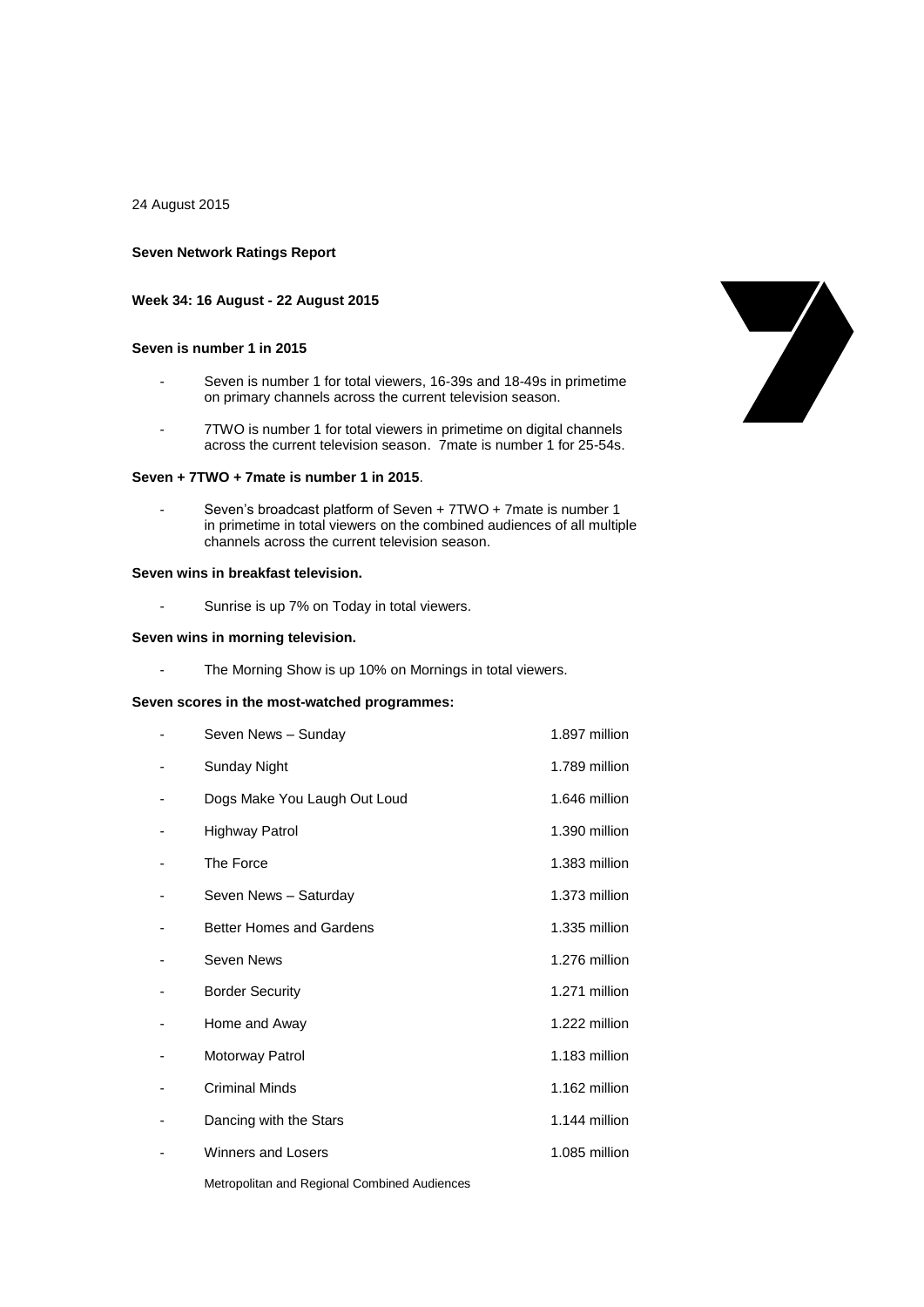# **Primetime audience demographics for primary channels**

| 6.00pm-midnight Week 34, 2015 |       |       |       |            |            |  |
|-------------------------------|-------|-------|-------|------------|------------|--|
| <b>Audience shares</b>        | Seven | Nine  | Ten   | <b>ABC</b> | <b>SBS</b> |  |
| All People                    | 19.4% | 19.7% | 11.5% | 12.8%      | 4.7%       |  |
| $16 - 39s$                    | 18.4% | 19.2% | 15.6% | 5.8%       | 3.6%       |  |
| $18 - 49s$                    | 18.8% | 20.6% | 15.3% | 6.6%       | $3.8\%$    |  |
| $25 - 54s$                    | 19.3% | 21.0% | 14.3% | 7.6%       | 4.2%       |  |

# **Primetime audience demographics for digital channels**

| 6:00pm-midnight Week 34, 2015 |         |            |            |            |  |
|-------------------------------|---------|------------|------------|------------|--|
| <b>Audience shares</b>        | Total   | $16 - 39s$ | $18 - 49s$ | $25 - 54s$ |  |
| 7TWO                          | 5.1%    | 1.8%       | 2.3%       | 2.6%       |  |
| 7 <sub>mate</sub>             | 4.1%    | 6.4%       | 5.8%       | 5.5%       |  |
| GO!                           | $3.7\%$ | 5.1%       | 4.6%       | 4.3%       |  |
| Gem                           | 6.9%    | 7.2%       | 7.0%       | 6.9%       |  |
| One                           | 2.9%    | 3.2%       | 3.5%       | 3.7%       |  |
| Eleven                        | $3.0\%$ | $6.0\%$    | 5.0%       | 4.2%       |  |
| ABC <sub>2</sub>              | 3.4%    | 4.2%       | 3.7%       | 3.4%       |  |
| ABC3                          | 0.5%    | 0.4%       | 0.4%       | 0.3%       |  |
| ABC News 24                   | 1.2%    | 0.9%       | 1.1%       | 1.1%       |  |
| SBS <sub>2</sub>              | 1.1%    | 1.8%       | 1.5%       | 1.5%       |  |
| NITV:                         | $0.1\%$ | 0.2%       | 0.1%       | 0.1%       |  |

# **Primetime audience demographics for combined audiences of all channels**.

| 6:00pm-midnight Week 34, 2015 |       |       |       |            |            |  |
|-------------------------------|-------|-------|-------|------------|------------|--|
| <b>Audience shares</b>        | Seven | Nine  | Ten   | <b>ABC</b> | <b>SBS</b> |  |
| All People                    | 28.5% | 30.3% | 17.4% | 18.0%      | 5.9%       |  |
| $16 - 39s$                    | 26.7% | 31.5% | 24.8% | 11.4%      | 5.6%       |  |
| $18 - 49s$                    | 26.9% | 32.1% | 23.8% | 11.8%      | 5.4%       |  |
| 25-54s                        | 27.3% | 32.2% | 22.3% | 12.5%      | 5.7%       |  |

FTA Channels and Total TV

Copyright Oztam Data: Consolidated (Live + As Live + TSV) and Overnight (Live + As Live).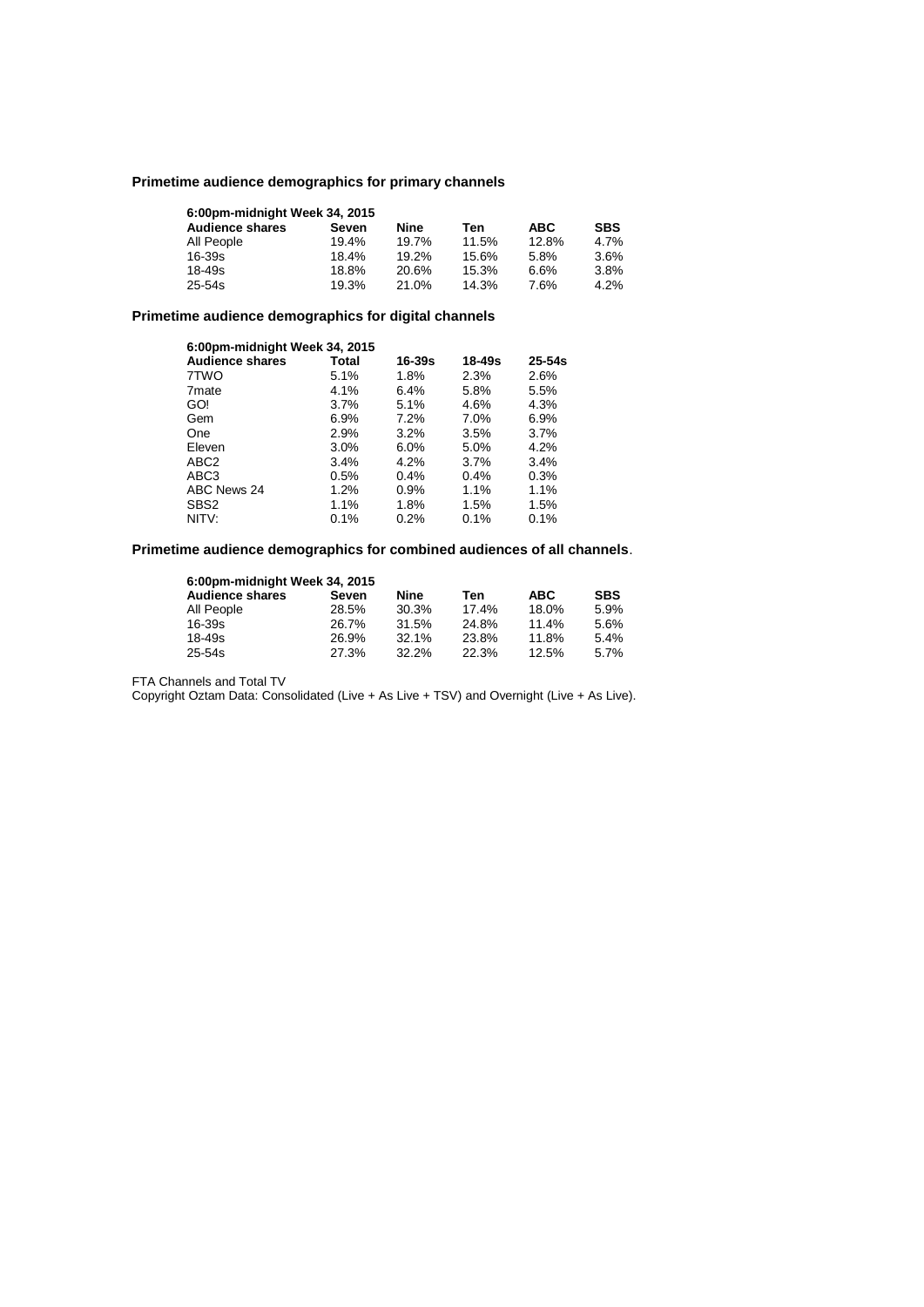## **Primetime Programming Analysis**

# **Sunday**

- Seven wins in breakfast television. Weekend Sunrise is up 23% on Weekend Today.
- Seven wins in primetime on digital channels.
	- 7mate is the most-watched digital channel for total viewers, 16-39s, 18-49s and 25-54s.
- Seven wins in breakfast television. Weekend Sunrise is up 20% on Weekend Today.
- Seven scores in the most-watched programmes:

| <b>All People</b> |     | $25-54s$               |    |
|-------------------|-----|------------------------|----|
| Seven News        | #3  | Seven News             | #3 |
| Sunday Night      | #4  | Sunday Night           | #4 |
| AFL on Seven      | #10 | Dancing with the Stars | #9 |
| $16 - 39s$        |     | $18 - 49s$             |    |
| Sunday Night      | #3  | <b>Sunday Night</b>    | #4 |
| Seven News        | #4  | Seven News             | #5 |

- **AFL on Seven: Sunday Afternoon Football** dominates in total viewers, 16-39s, 18-49s and 25-54s across its broadcast markets on Seven.
- **Seven News** (1.294 million).
- **Sunday Night** (1.146 million) peaks at 1.438 million and ranks in Sunday's top four most-watched programmes for total viewers, 16-39s, 18-49s and 25-54s.
- **Dancing with the Stars** (0.730 million) peaks at 1.092 million and ranks in Sunday's top ten most-watched programmes for total viewers and 25-54s.

### **Monday**

- Seven wins in primetime on digital channels.
	- 7TWO is the most-watched digital channel for total viewers.
	- 7mate is the most-watched digital channel for 16-39s, 18-49s and 25-54s.
- Seven wins in breakfast television. Sunrise is up 9% on Today.
- Seven scores in the most-watched programmes:

| <b>All People</b><br>Seven News<br>Seven News - Today Tonight<br><b>Highway Patrol</b> | #4<br>#5<br>#9       | $25 - 54s$<br><b>Highway Patrol</b><br>Seven News - Today Tonight<br>Seven News<br>Motorway Patrol | #6<br>#8<br>#9<br>#10 |
|----------------------------------------------------------------------------------------|----------------------|----------------------------------------------------------------------------------------------------|-----------------------|
| 16-39s<br>Highway Patrol<br>Motorway Patrol<br>Ramsay's Hotel Hell<br>Home and Away    | #3<br>#4<br>#8<br>#9 | 18-49s<br><b>Highway Patrol</b><br>Motorway Patrol<br>Seven News - Today Tonight                   | #7<br>#8<br>#9        |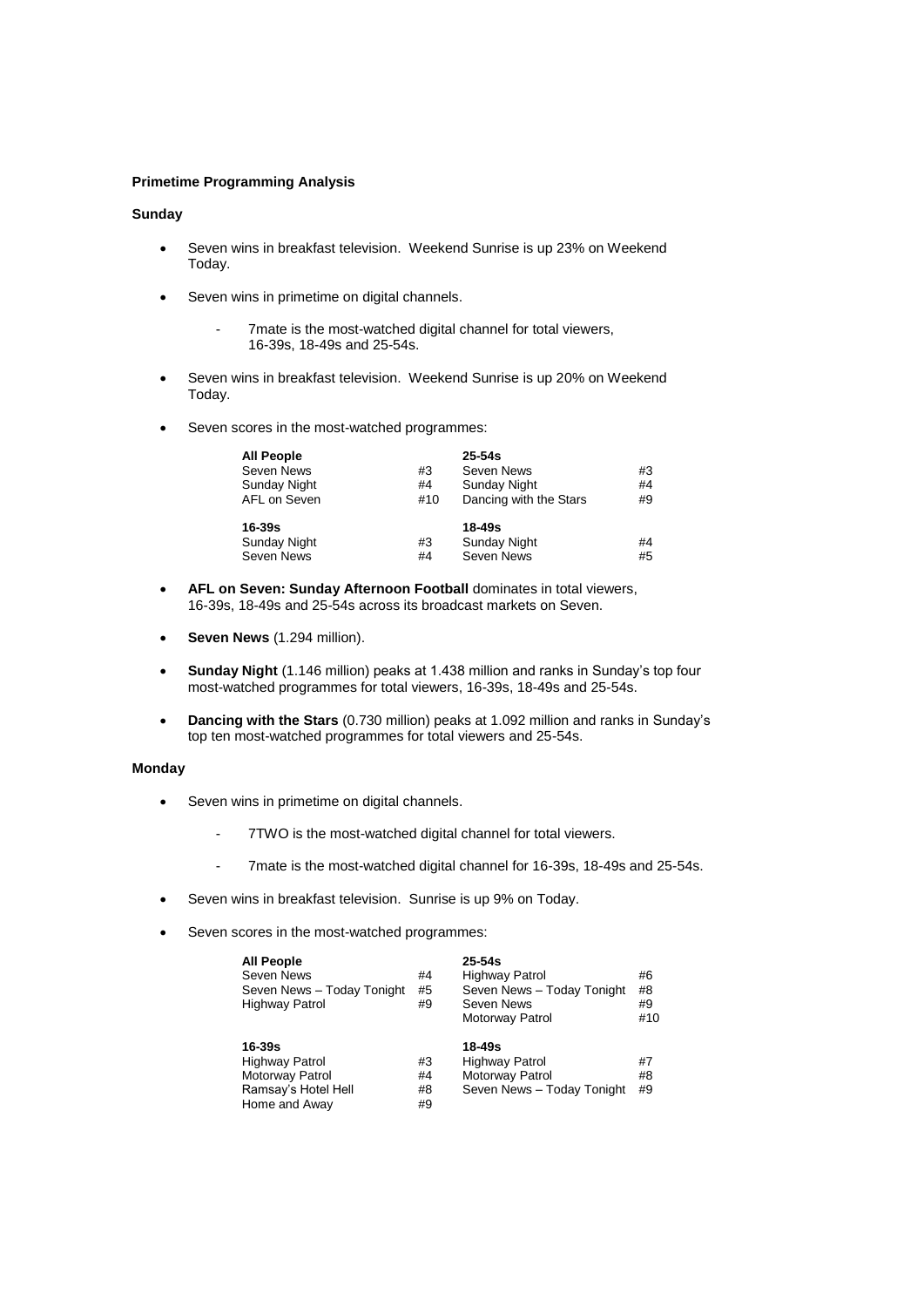## **Tuesday**

- Seven wins in primetime on primary channels.
	- Seven is number 1 for total viewers, 16-39s, 18-49s and 25-54s.
	- Seven is up 6% on Nine and up 58% on Ten in total viewers.
	- Seven is up 34% on Nine and up 54% on Ten in 16-39s. Seven is up 20% on Nine and up 46% on Ten in 18-49s. Seven is up 15% on Nine and up 52% on Ten in 25-54s.
- Seven wins in primetime on digital channels.
	- 7TWO is the most-watched digital channel for total viewers.
- Seven wins in primetime on combined audiences.
	- 7Seven + 7TWO + 7mate is number one for total viewers, 16-39s, 18-49s and 25-54s on the combined audiences of all channels.
	- Seven (Seven + 7TWO + 7mate) is up 5% on Nine (Nine + Go + Gem) and up 41% on Ten (Ten + One + Eleven) in total viewers.
	- Seven is up 10% on Nine and up 13% on Ten in 16-39s. Seven is up 5% on Nine and up 6% on Ten in 18-49s. Seven is up 3% on Nine and up 14% on Ten in 25-54s.
- Seven scores in the most-watched programmes:

| <b>All People</b><br>Dogs Make You Laugh Out Loud<br>Seven News<br>Seven News - Today Tonight<br>Home and Away | #3<br>#5<br>#6<br>#9 | $25 - 54s$<br>Dogs Make You Laugh Out Loud<br>Seven News - Today Tonight<br>Winners and Losers<br>Winners and Losers<br>Home and Away | #1<br>#6<br>#7<br>#8<br>#10 |
|----------------------------------------------------------------------------------------------------------------|----------------------|---------------------------------------------------------------------------------------------------------------------------------------|-----------------------------|
| $16 - 39s$<br>Dogs Make You Laugh Out Loud<br>Winners and Losers<br>Winners and Losers                         | #1<br>#5<br>#6       | $18 - 49s$<br>Dogs Make You Laugh Out Loud<br>Home and Away<br>Winners and Losers<br>Winners and Losers                               | #1<br>#7<br>#8<br>#9        |

- **Dogs Make You Laugh Out Loud** (1.039 million) peaks at 1.237 million and is Tuesday's most-watched programme for 16-39s, 18-49s and 25-54s.
- **Winners and Losers - Episode 1** (0.648 million) ranks in Tuesday's top ten most-watched programmes for 16-39s, 18-49s and 25-54s.
- **Winners and Losers – Episode 2** (0.637 million) wins in total viewers, 16-39s, 18-49s and 25-54s.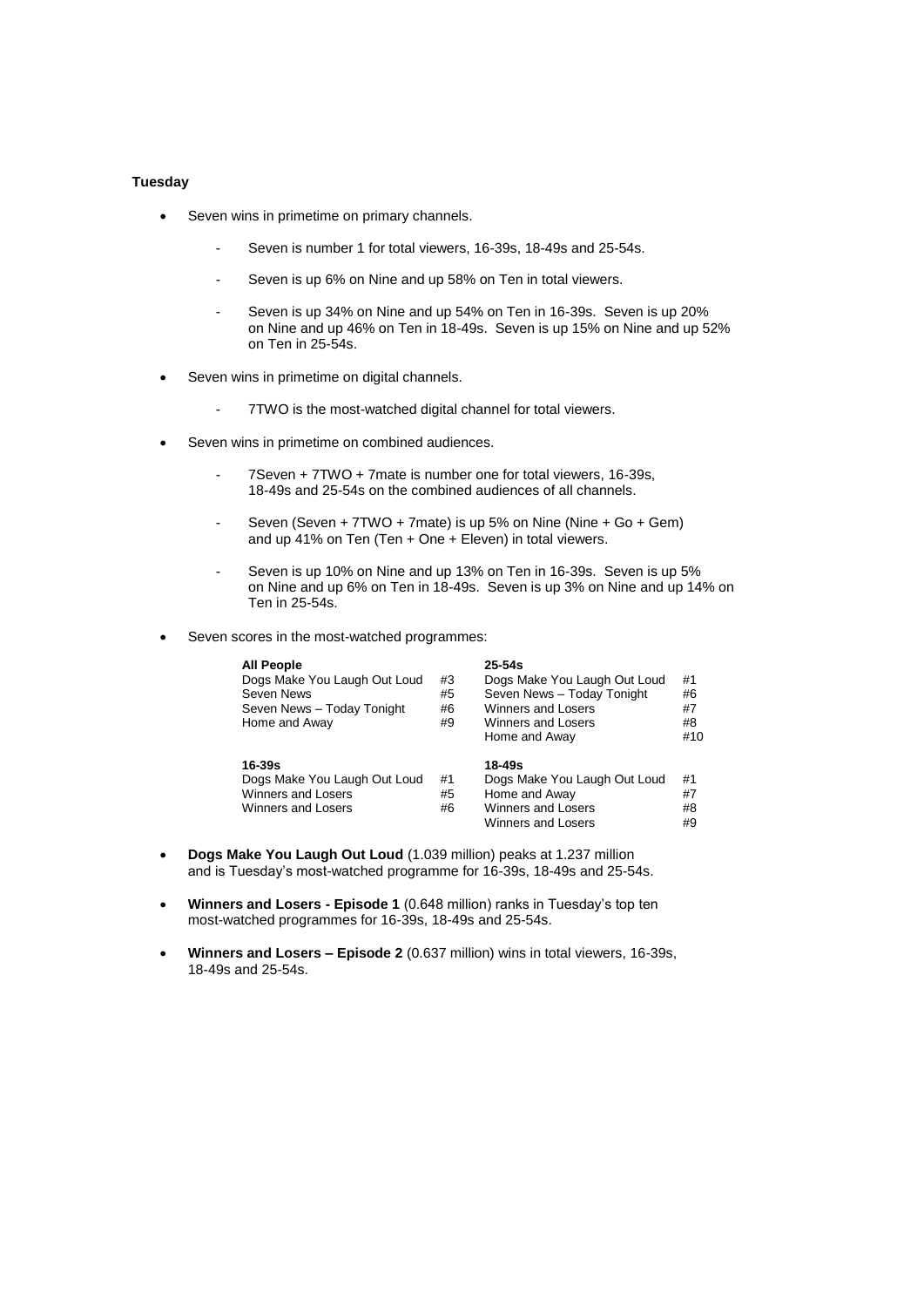## **Wednesday**

- Seven wins in primetime on primary channels.
	- Seven is number 1 for total viewers, 18-49s and 25-54s.
	- Seven is up 10% on Nine and up 52% on Ten in total viewers.
	- Seven leads Nine and ties with Ten in 18-49s. Seven leads Nine and is up 12% on Ten in 25-54s.
- Seven wins in primetime on digital channels.
	- 7TWO is the most-watched digital channel for total viewers.
	- 7mate is the most-watched digital channel for 25-54s.
- Seven wins in primetime on combined audiences.
	- Seven + 7TWO + 7mate is number one for total viewers on the combined audiences of all channels.
	- Seven + 7TWO + 7mate is up 9% on Nine + Go + Gem and up 55% on Ten + One + Eleven in total viewers.
- Seven wins in breakfast television. Sunrise is up 14% on Today.
- Seven wins in morning television. The Morning Show is up 28% on Mornings.
- Seven scores in the most-watched programmes:

| <b>All People</b><br>Seven News<br>Seven News - Today Tonight<br>The Force<br><b>Border Security</b><br>Home and Away | #3<br>#5<br>#8<br>#9<br>#10 | $25 - 54s$<br>The Force<br>Criminal Minds<br><b>Border Security</b> | #6<br>#9<br>#10 |
|-----------------------------------------------------------------------------------------------------------------------|-----------------------------|---------------------------------------------------------------------|-----------------|
| $16 - 39s$<br>Home and Away<br><b>Criminal Minds</b><br>The Force<br><b>Border Security</b>                           | #3<br>#5<br>#6<br>#10       | 18-49s<br>Criminal Minds<br>The Force<br>Seven News - Today Tonight | #6<br>#8<br>#10 |

- **Border Security** (0.811 million) leads The Hotplate and ranks in Wednesday's top ten most-watched programmes for total viewers, 16-39s and 25-54s.
- **The Force** (0.850 million) leads The Hotplate and ranks in Wednesday's top ten most-watched programmes for total viewers, 16-39s, 18-49s and 25-54s.
- **Criminal Minds – Episode 1** (0.760 million) ranks in Wednesday's top ten most-watched programmes for 16-39s, 18-49s and 25-54s.
- **Criminal Minds – Episode 2** (0.546 million) wins in total viewers, 16-39s, 18-49s and 25-54s.

#### **Thursday**

- Seven wins in breakfast television. Sunrise leads Today.
- Seven wins in morning television. The Morning Show leads Mornings.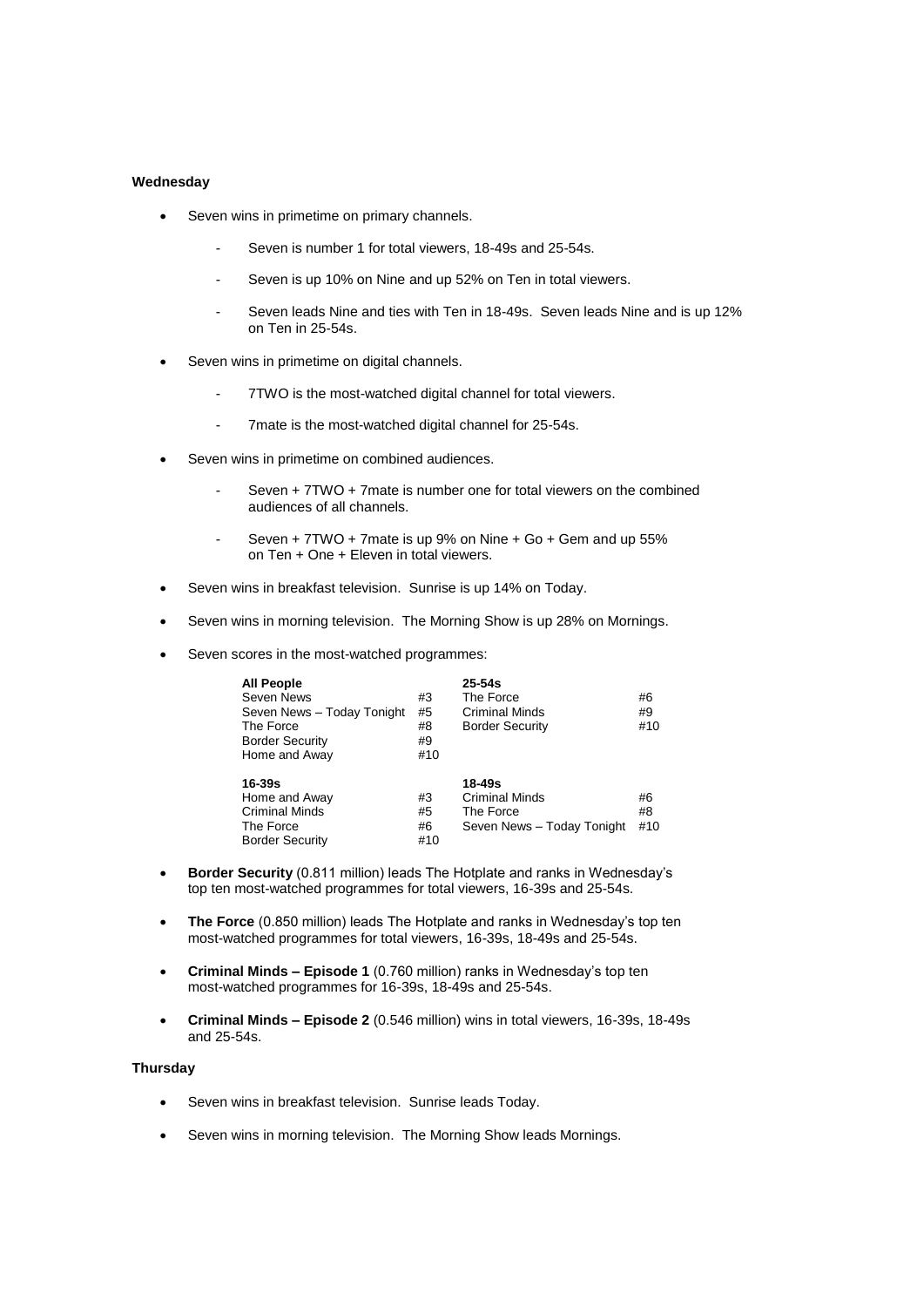### **Friday**

- Seven wins in primetime on primary channels.
	- Seven is number 1 for total viewers, 16-39s, 18-49s and 25-54s.
	- Seven is up 24% on Nine and up 113% on Ten in total viewers.
	- Seven is up 22% on Nine and up 74% on Ten in 16-39s. Seven is up 15% on Nine and up 66% on Ten in 18-49s. Seven is up 17% on Nine and up 69% on Ten in 25-54s.
- Seven wins in breakfast television. Sunrise is up 10% on Today.
- Seven wins in morning television. The Morning Show is up 19% on Mornings.
- Seven scores in the most-watched programmes:

| <b>All People</b><br>Seven News - Today Tonight<br>Seven News<br>Better Homes and Gardens | #3<br>#4<br>#6 | $25-54s$<br>Better Homes and Gardens<br>Seven News - Today Tonight<br>Seven News          | #3<br>#8<br>#9  |
|-------------------------------------------------------------------------------------------|----------------|-------------------------------------------------------------------------------------------|-----------------|
| $16 - 39s$<br>Better Homes and Gardens<br><b>Today Tonight</b><br>AFL on Seven            | #3<br>#7<br>#9 | $18 - 49s$<br><b>Better Homes and Gardens</b><br>Seven News - Today Tonight<br>Seven News | #6<br>#7<br>#10 |

- **Better Homes and Gardens** (0.824 million) peaks at 1.004 million and ranks in Friday's top ten most-watched programmes for total viewers, 16-39s, 18-49s and 25-54s.
- **AFL on Seven: Friday Night Football** dominates in total viewers, 16-39s, 18-49s and 25-54s across its primetime markets on Seven – 30 share in total viewers, 35 share in 16-39s, 34 share in 18-49s and 33 share in 25-54s.

### **Saturday**

- Seven wins in news.
- Seven wins in primetime on primary channels.
	- Seven is number 1 for total viewers, 16-39s, 18-49s and 25-54s.
	- Seven is up 58% on Nine and up 134% on Ten in total viewers.
	- Seven is up 64% on Nine and up 44% on Ten in 16-39s. Seven is up 55% on Nine and up 70% on Ten in 18-49s. Seven is up 53% on Nine and up 78% on Ten in 25-54s.
- Seven wins in primetime on combined audiences.
	- Seven + 7TWO + 7mate is number one for total viewers on the combined audiences of all channels, 16-39s and 25-54s.
	- Seven (Seven + 7TWO + 7mate) is up 2% on Nine (Nine + Go + Gem) and up 123% on Ten + One + Eleven in total viewers.
	- Seven leads Nine and is up 44% on Ten in 16-39s. Seven is up 68% on Ten in 18-49s. Seven leads Nine and is up 78% on Ten in 25-54s.
- Seven wins in breakfast television. Weekend Sunrise is up 14% on Weekend Today across 7:00-10:00am.